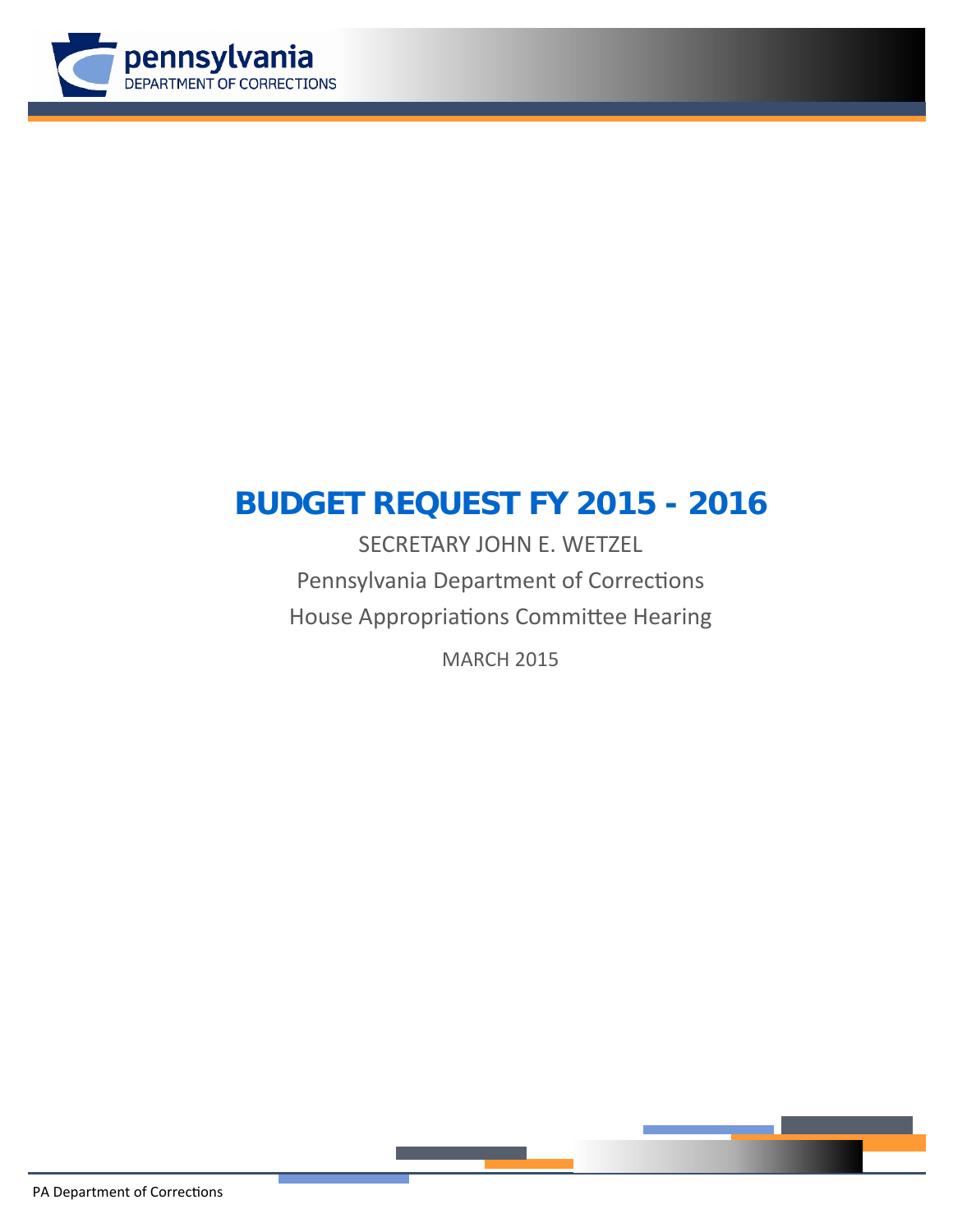



| TITI F                                                       | <b>PAGE</b> |
|--------------------------------------------------------------|-------------|
| <b>INTRODUCTION</b>                                          | 3           |
| <b>REDUCTION IN OVERALL POPULATION</b>                       | $4 - 5$     |
| <b>IMPROVEMENTS IN TREATMENT OF MENTAL HEALTH POPULATION</b> | $6 - 8$     |
| DOC AND PAROLE CONSOLIDATION                                 | 9           |
| <b>FUNDING AND CHANGES</b>                                   | 10          |
| <b>REENTRY INITIATIVES</b>                                   | $10 - 12$   |

<u> Tanzania (h. 1888).</u>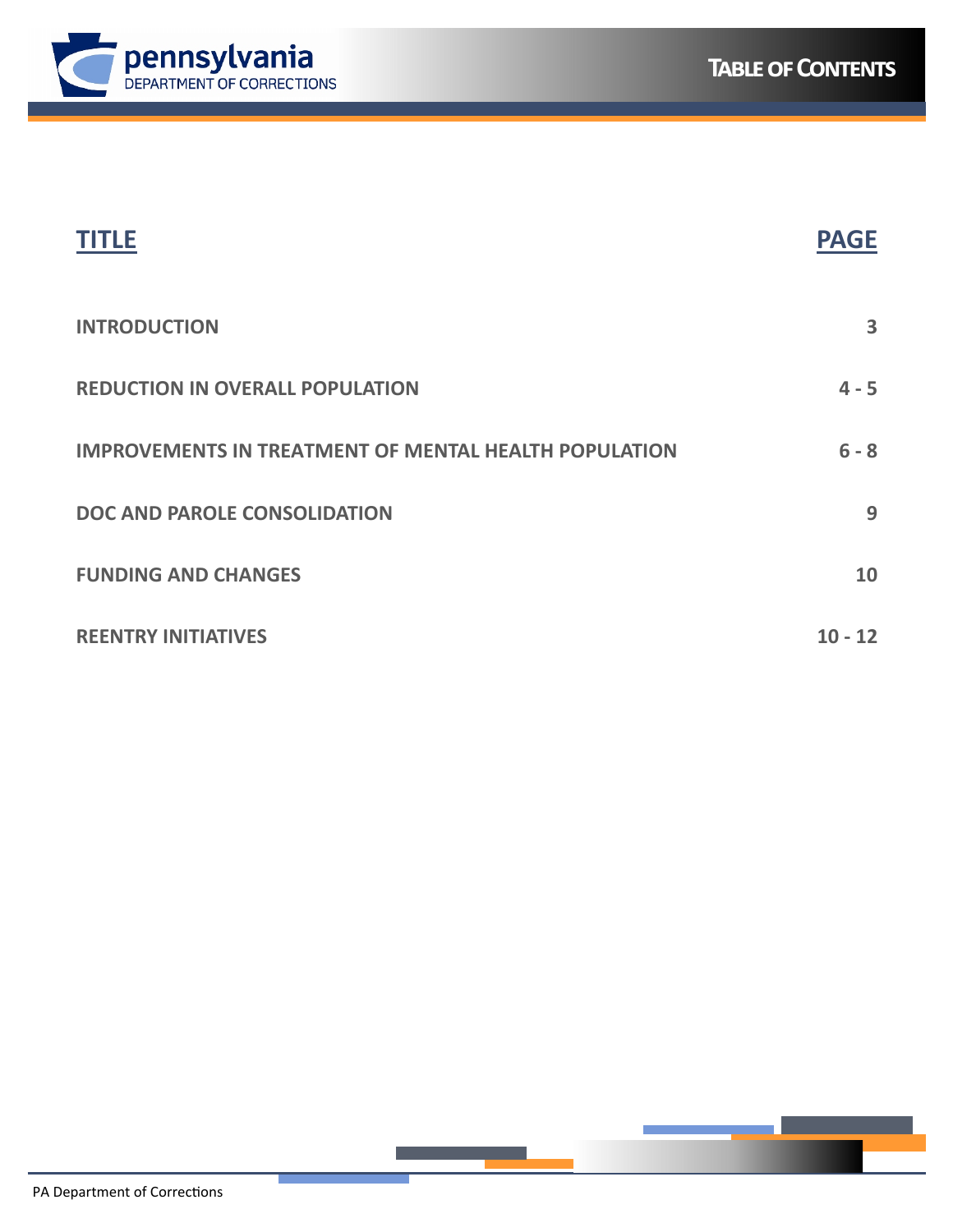

# **INTRODUCTION**

Good Morning, Chairman Adolph, Chairman Markosek, and members of the House Appropriations Committee. Thank you for this opportunity to discuss the 2015 ‐ 2016 budget request for the Pennsylvania Department of Corrections (DOC).

Whether we are speaking of the individual or an organization, few are successful without at least some level of accountability coupled with support. This can be organizational, financial, legislative, governmental, familial, psychological, or logistical, but some type of support is necessary. And, in short, the best way to achieve the outcome we seek for our offenders - that they become successful citizens - is if we lay the groundwork for their success. We cannot, however, optimally provide this foundation if we are not consistent. To that end, the DOC is focused on extensively rebuilding who we are and how we do things. In the words of Frank Lloyd Wright:

# "An architect's most useful tools are an eraser at the drafting board and a wrecking ball at the site."

By redesigning the blueprint of our system, we can tear down the old and bring in the new, constructing a framework that is most conducive to sustainable progress resulting in LESS CRIME. We have done so over the last few years by sharpening our focus and our processes, most notably by:

- Reducing ineffective practices
- Increasing and reinforcing efficiency
- Improving our mental health program
- Providing needed support to offenders
- Exploring transformative initiatives
- Individualizing treatment
- Enhancing screening and assessment
- Implementing new approaches
- Prioritizing better, more extensive training for all staff
- Examining options for cross-departmental change

Over the past several decades, we have seen an historic increase in the use of incarceration as a response to crime and a skyrocketing price tag to that approach, while, at the same time, poor outcomes. In true, bipartisan spirit, over the past several years we have been able to forward criminal justice policy that has eliminated a 1,500/year inmate growth, realize a reduction in recidivism, and see a continued downward trend in crime. However, we cannot allow ourselves to be lulled into thinking that we have fundamentally improved our system to yield outcomes that the citizens of Pennsylvania deserve from our corrections system. So it is with this expectation that we propose to take the next step in improving criminal justice outcomes in our state by unifying our corrections system. An integrated system to deliver inmate supervision improves communication, maximizes the efficient use of resources by eliminating redundancy, and ultimately reduces crime. At the same time, this proposal maintains the essential component of having an independent parole board making release decisions.

Now is the time for us to exhibit a laser focus on creating a corrections system of which we demand outcomes. Our path to excellence will be measured and purposeful, as we weather difficulties with tenacity, repair our weakest areas, and enhance our strongest. Only by rebuilding who we are and what we do both as individuals and as a system can we rebuild lives and fulfill our most significant mission - continuing to improve our communities by reducing crime.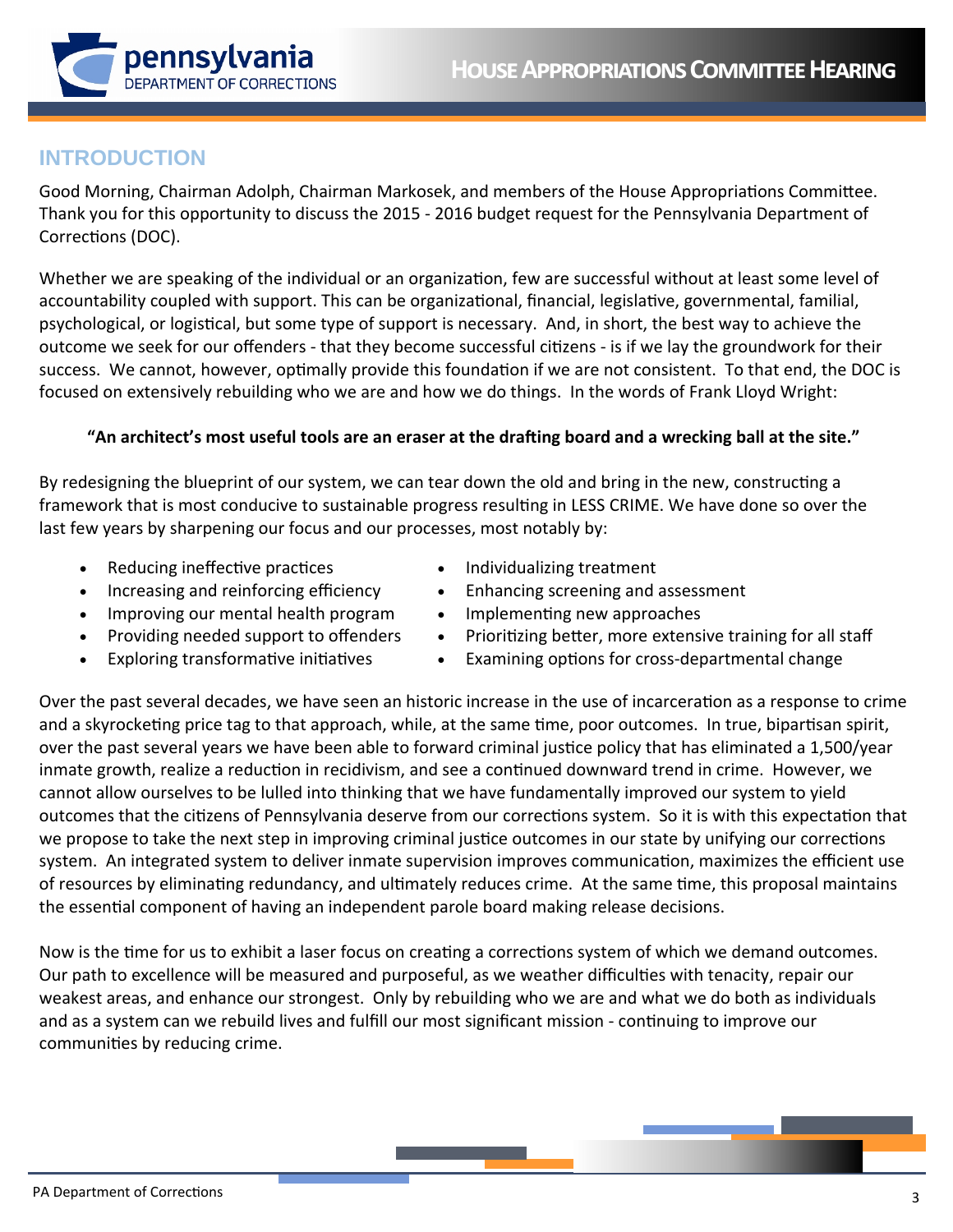

# **REDUCTION IN OVERALL POPULATION**

By January 2015, the DOC saw significant improvements in our population numbers. Over the last several years, Pennsylvania's state prison population was expected to top more than 56,000 offenders by the end of 2014. However, the DOC ended the calendar year with 50,756 offenders - the lowest number since June 2009. This was also was the largest one-year drop in our population since 1971, and only the fourth time in the past 40 years that our population has shown an annual decrease rather than an increase. We were able to achieve this improved outcome by analyzing our approach, practices, and processes, and in turn by comprehensively reforming them. Our decrease in numbers is a direct result of internal efficiencies and collaboration among the DOC, the PBPP, county judicial systems, and numerous others in the criminal justice continuum.

One of the programs responsible for our progress and for producing these measurable results is the utilization of Justice Reinvestment initiatives. Last year alone, the number of individuals held inside a state prison was down by 908 offenders from the previous year. This number does not include those offenders held in secured halfway houses or other contracted county facilities.

Process improvements in the area of parole have also contributed to the decrease in our numbers. For example, we have reduced backlog in the parole process, which enables more offenders to meet the parole board, to have their cases reviewed, and, when appropriate, to be subsequently released in a timely manner. (Approximately 75 percent of releases are the result of a paroling action.) Likewise, the length of incarceration time has been reduced for parole violators. Should a parole violator be returned to state custody, the length of incarceration has been reduced from an average 12 - 14 months to a maximum cap of six months for a first violation. In short, an increased efficiency in parole processes has led to fewer offenders in our prison population.

Additionally, the DOC experienced our lowest number of court commitments in seven years, with a total of 10,321 commitments in 2014 compared with 11,520 commitments in 2013. Fewer court commitments, combined with policy changes, have enabled the state to both reduce spending and increase public safety, all occurring while the crime rate continues to decrease.

The DOC continued to examine numerous ways to reduce recidivism by supporting the success of ex-offenders after they were released from prison and were returning to their communities. We initiated performance-based incentive programs for halfway houses contracted by the state, offering rewards for the private operators who are holding down recidivism and revoking the contracts of those who are not. Halfway houses have also been required to provide mental health services.

In order to give offenders more tools to succeed after release, the DOC has also:

- Made guides and interactive maps to community resources more readily available and accessible on computers and mobile applications.
- Developed a housing voucher program to provide security deposits and rental aid for low-risk offenders whose lack of a place to go left them in halfway houses despite release recommendations.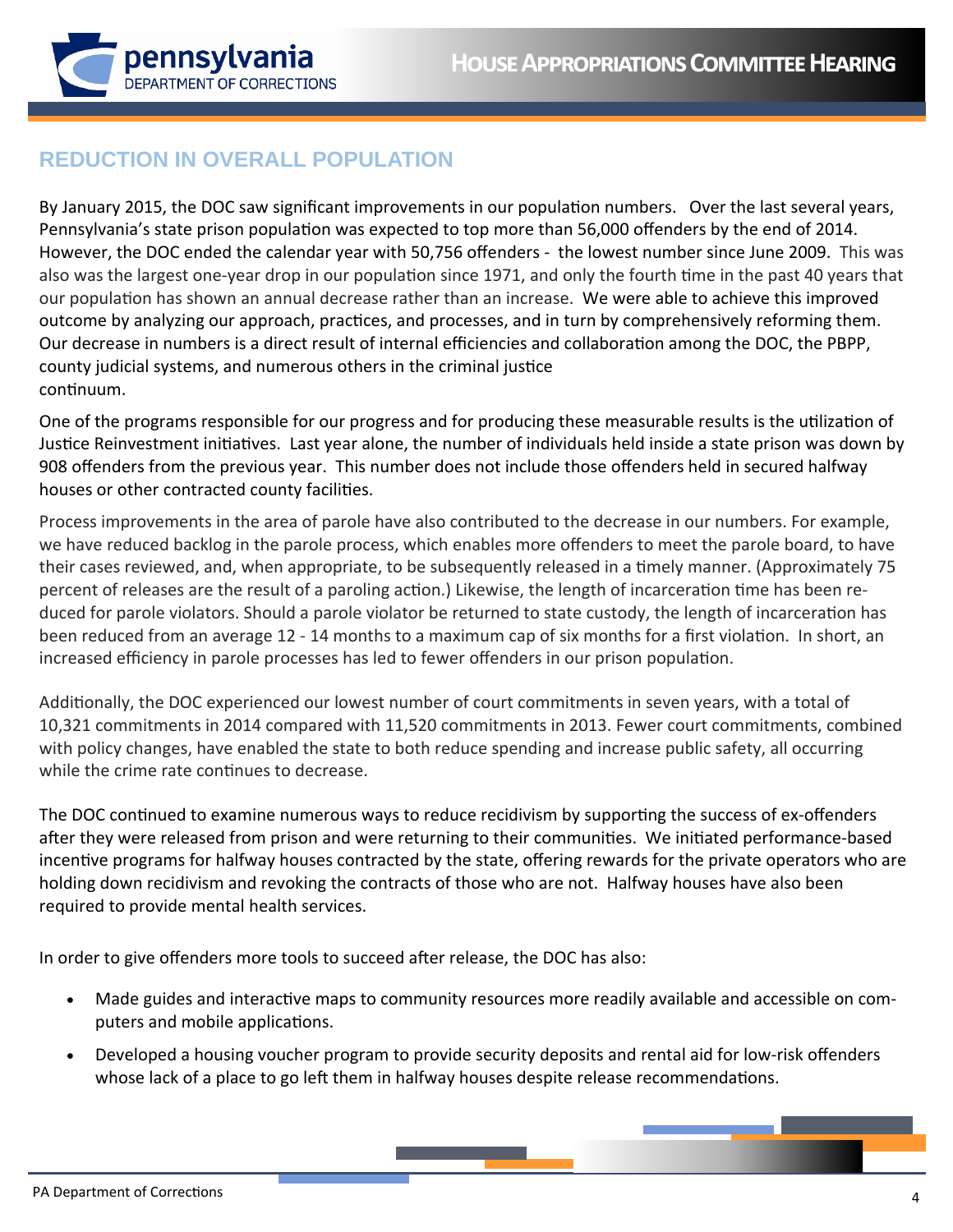

- Partnered with the PA Department of Transportation to ensure that offenders leaving the state prison  $\bullet$ system had state identification cards required to access numerous services. Last year, more than 9,000 offenders had IDs when they left prison.
- Partnered with the PA Department of Labor and Industry to aid the prison system's vocational offerings  $\bullet$ and to better prepare ex-offenders for the workforce upon release. It established structured mentoring through new contracts with nonprofits and faith-based community organizations.

# Reductions to Overall Population by End of Calendar Year 2014

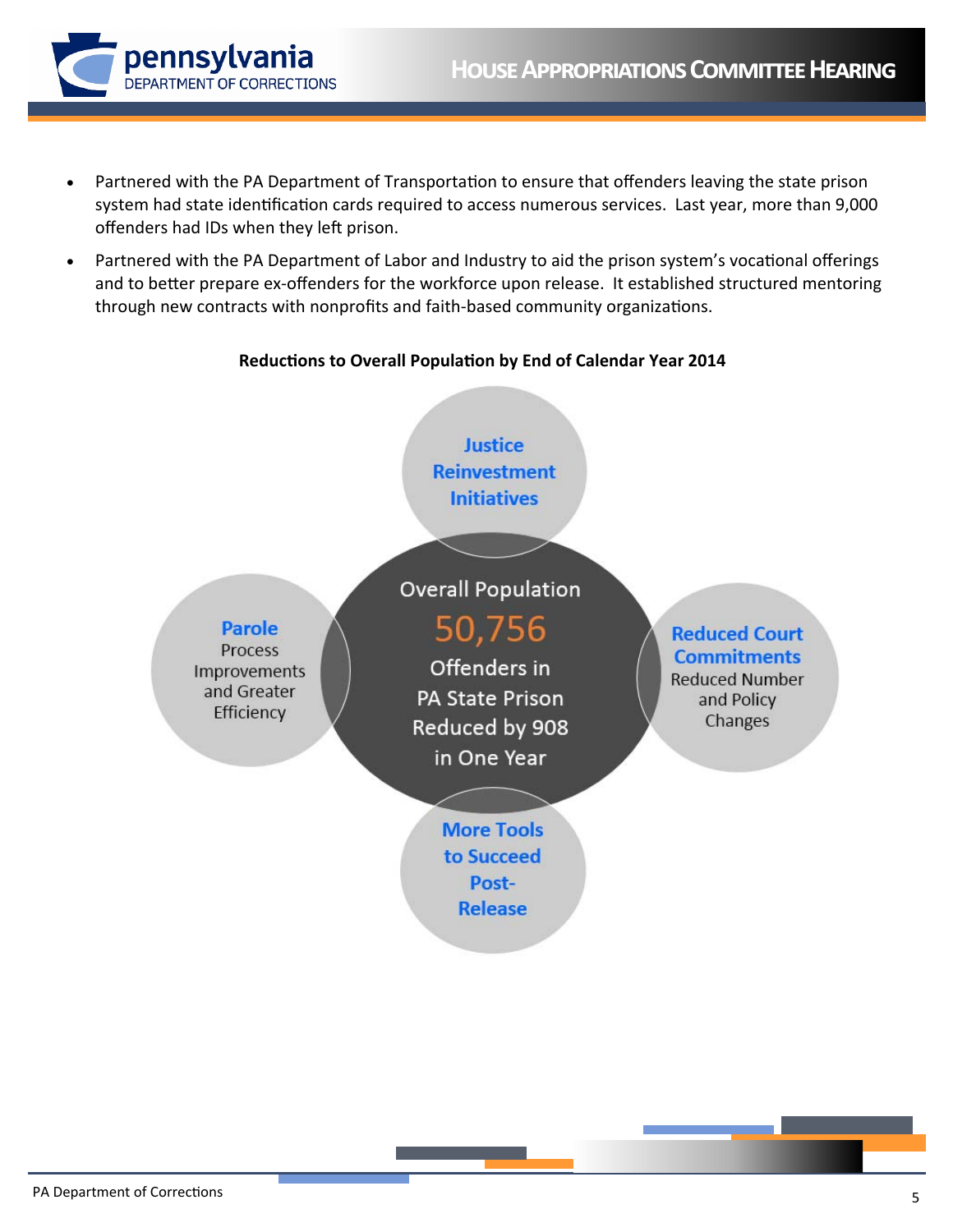

# **IMPROVEMENTS IN TREATMENT OF MENTAL HEALTH POPULATION**

The DOC has implemented measures to enhance the treatment and care of offenders suffering from Serious Mental Illness (SMI), making significant improvements to its mental health system:

# Establishment of Centralized Office for the Administration of Mental Health Care

- Established a Psychology Office at the Central Office level to promulgate policies, track data, review incidents, and provide appropriate direction for issues related to the department's delivery of mental health services.
- $\bullet$ Improved requirements and procedures for clinical reviews of self-injurious behaviors, suicide attempts, and completed suicides.
- Developed a centralized tracking system of all offenders' self-injurious behaviors, serious suicide  $\bullet$ attempts, and similar extraordinary occurrences.
- Enhanced special needs psychiatric review team by implementing various types of data to improve  $\bullet$ mental health services at the systemic, institutional, and individual levels.

# Development of New Misconducts Procedures to Divert Offenders with SMI from Restricted Housing Units (RHUs)

Both the development of new treatment units and the implementation of more robust misconduct diversionary procedures for offenders with SMI have produced notable results. The DOC has seen a steep decline in the number of offenders with SMI and who are currently housed in restricted units for disciplinary reasons. Currently, less than 150 offenders who are diagnosed as SMI are housed in restrictive housing units, down from nearly 850 offenders previously.

### **Vera Segregation Reduction Project**

The DOC has partnered with the nationally recognized Vera Institute of Justice. Vera's Segregation Reduction Project has examined the DOC's use of segregation for the overall offender population. The goal of this partnership was to develop strategies to safely reduce the use of costly segregation through training, policy modifications, and other initiatives. On Friday, January 23, 2015, the Vera Institute of Justice met with DOC Executive personnel and the DOC Segregation Reduction Project Committee to review the strengths and challenges observed during Vera's eight facility site visits conducted in 2014. At this meeting, Vera discussed their recommendations to safely reduce Pennsylvania's L-5 population, and enhance L-5 program delivery. Discussions also included offender reintegration processes to General Population and releases to the community directly from RHU housing. Additionally, a detailed conversation between Vera and the DOC examined segregated housing data analysis, segregation length, and other areas of focus.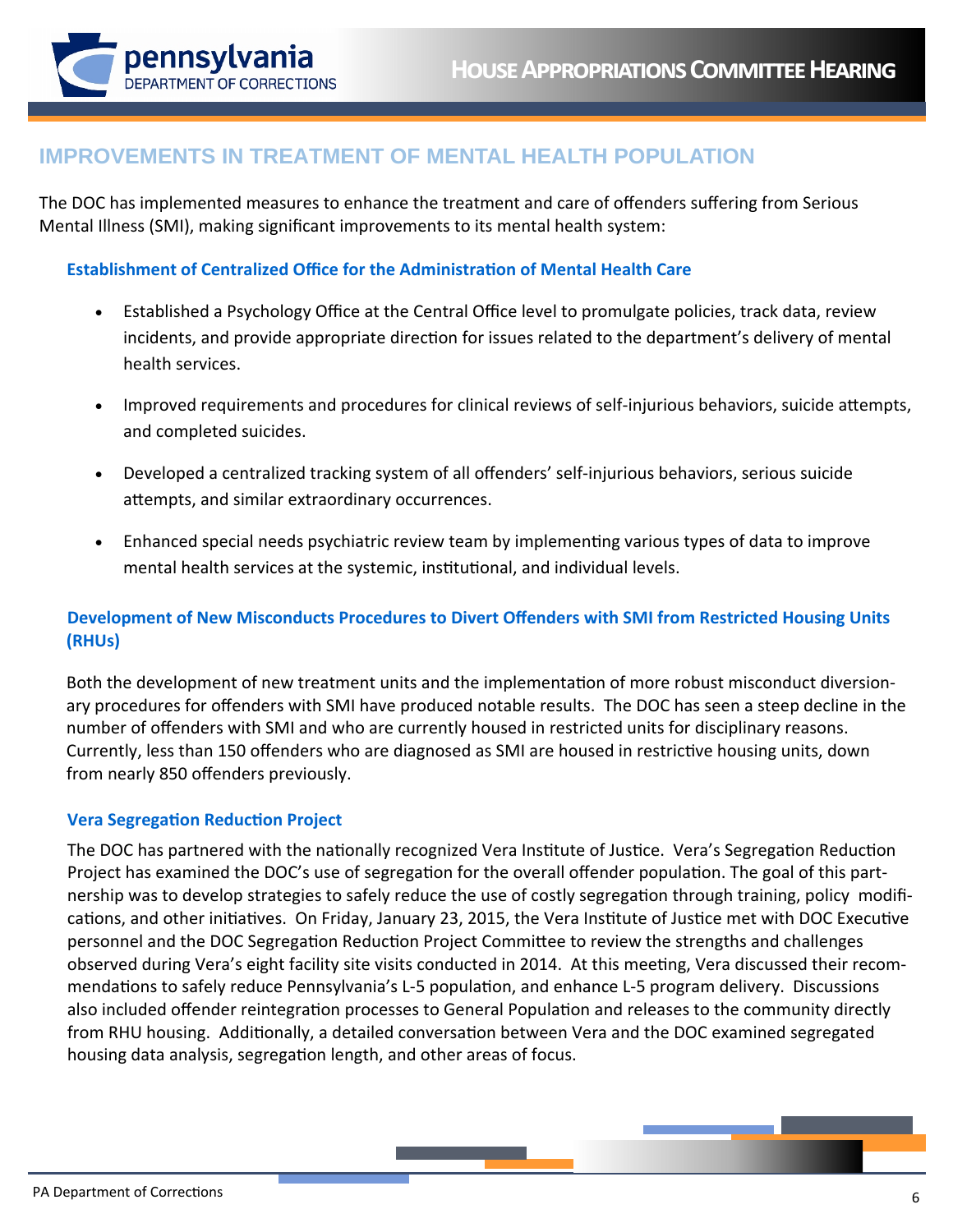

#### **Certified Peer Support Specialist Program**

The DOC's certified peer support specialist program has trained more than 300 offenders to provide support and counseling services to other offenders on a variety of issues, including participation in mental health treatment.

### **Crisis Intervention Team (CIT) Training**

CIT training, first used to educate police officers to respond to mental health issues that they encounter in the community, has been modified by the DOC into an extensive, multi-day training course to provide our correctional officers with an understanding of the ways in which mental illness may affect the offenders with whom they interact. CIT provides these officers with skills for deescalating crisis situations. Trainings occur several times a year, and classes typically include dozens of officers and corrections personnel. Officers whose positions within institutions put them in close contact with the mentally ill have been prioritized for this critical training. The DOC is planning to offer CIT to Pennsylvania county prisons in the future.

#### **Mental Health First Aid Training**

Currently, the DOC has trained more than 90% of its employees in Mental Health First Aid and is on track to have every employee trained by the end of fiscal year 2014-15. The training gives employees the knowledge and tools they need to understand, recognize, and respond to the symptoms of mental illness.

#### **Improved Treatment Units**

The DOC has developed several new specialized units to address the different treatment needs of offenders with SMI, including Secure Residential Treatment Units (SRTUs), Behavior Management Units (BMUs), Residential Treatment Units (RTUs), and Diversionary Treatment Units (DTUs). This variety of treatment units ensures that offenders are receiving individualized, need-specific care, regardless of their security level. Additionally, offenders in specialized units receive – at a minimum, and often in excess of – 20 hours of structured and unstructured programs out of their cells each week. For those offenders in general population, treatment units have even greater out-of-cell program opportunities.

#### **MHM Performance Contracting**

The contract with MHM Services for offender mental health care includes performance-based incentives and penalties. The contract provides incentives for positive outcomes for offenders to further the DOC's goal that offenders leaving the system are better than when they entered it. The contract incentivizes treatment that reduces misconduct and mental health recommitment rates for the mentally ill. Additionally, MHM will be required to maintain or exceed an established baseline medication compliance rate.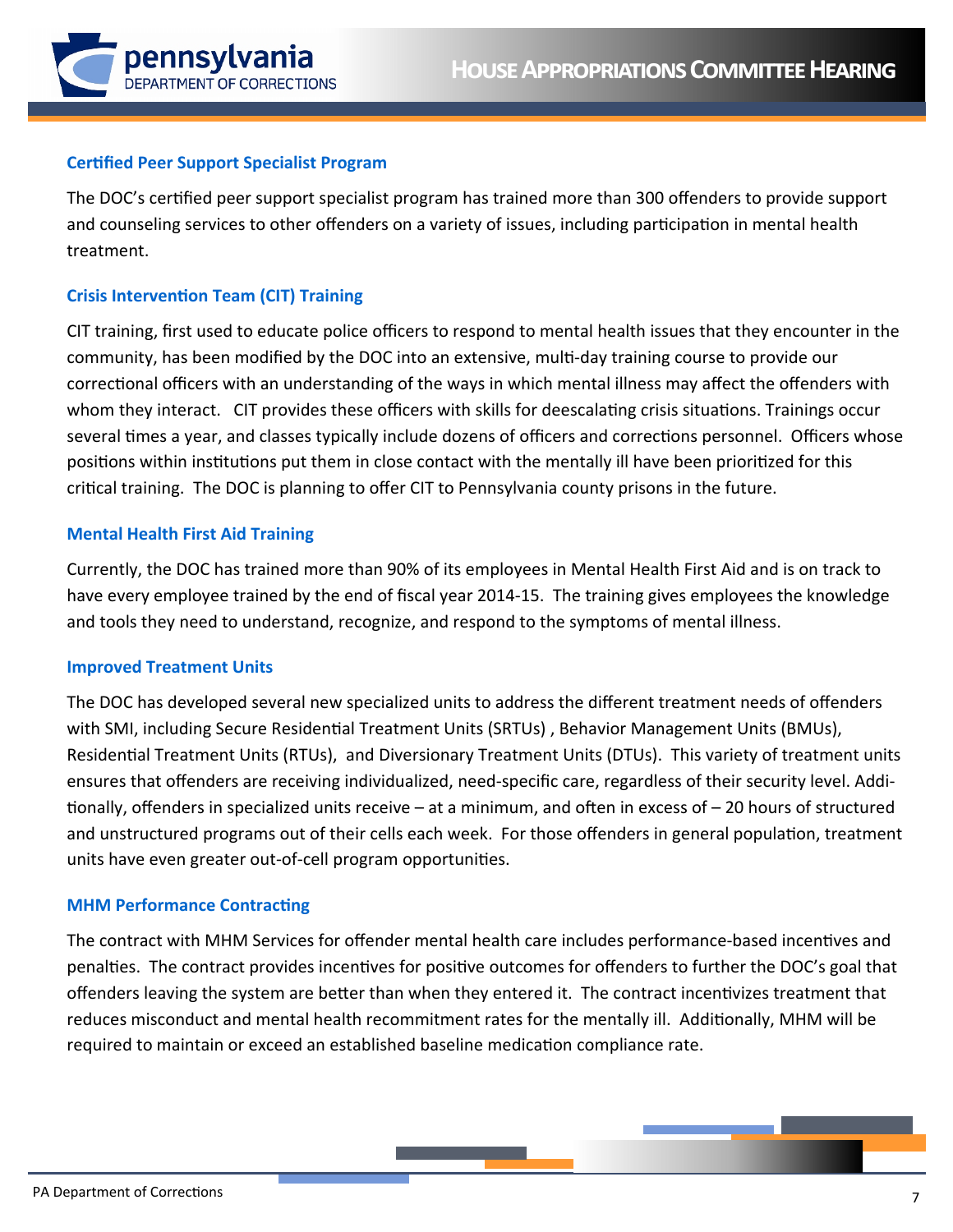

#### **Enhanced Classification and Treatment for SMI Offenders**

The DOC has updated its definition of SMI to better capture and track those individuals who suffer from the most severe forms of mental illness and who therefore require the most treatment services. Because the new definition is diagnosis driven, it better identifies individuals in need of services and ensures that they are connected to essential resources. For those offenders who require intensive treatment, a recovery model individual treatment plan is generated – with offender participation – in order to identify and isolate specific treatment goals that both offender and treatment team will strive to meet together.

#### Partnering with National Alliance for the Mentally Ill (NAMI), Rutgers University, and Other Groups

The DOC has partnered with various advocacy groups and leading researchers in the field of mental illness to analyze current systems, complete a mapping of the prison's mental health system from reception to reentry, and develop training and initiatives to improve mental health care. Partners include NAMI and Rutgers University.

#### **Development of Suicide Prevention Committees**

- Each state correctional institution has instituted a Suicide Prevention Committee, which includes a  $\bullet$ multi-disciplinary team of mental health and security personnel, to review serious incidents of selfharm, attempted suicides, and completed suicides. These committees will monitor policy compliance, conduct training exercises, and make recommendations for improvements to policy and procedure.
- Each state prison is required to conduct suicide response drills aimed at improving response times and best practices of all employees.

#### **Trauma Screening**

All female offenders received at SCI Muncy will undergo a thorough trauma screening upon their reception to the institution and will be connected with appropriate follow-up services.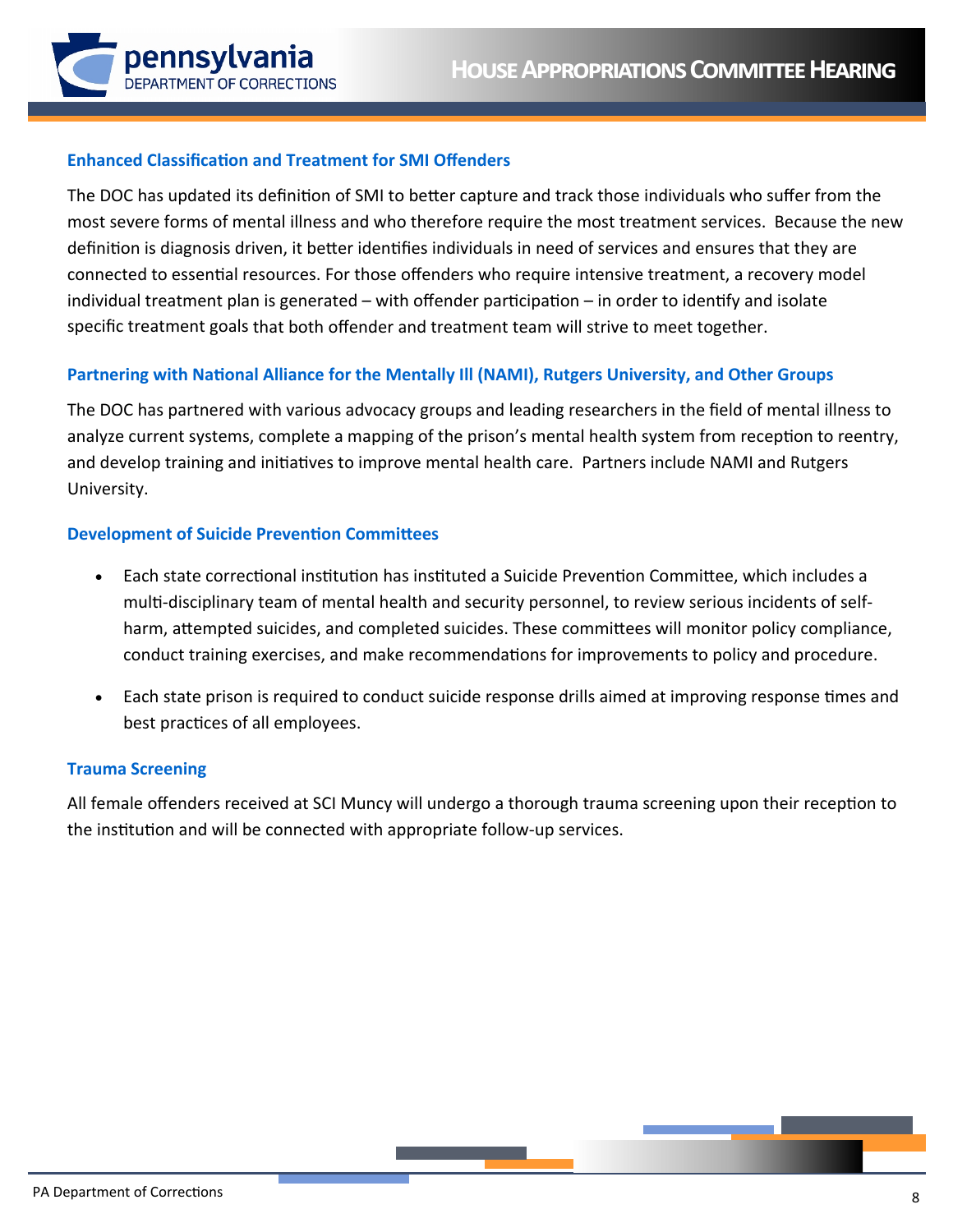

# **DOC AND PAROLE CONSOLIDATION**

# **Overview and Vision**

Under Pennsylvania's current justice system, it has become clear that combining the DOC and the offender management aspect of the PBPP into a single, unified body would produce a more efficient collaboration between the two. While the two agencies have maintained the same vision of ensuring public safety, their efforts have fallen short due to inefficiencies in communication and a lack of organizational integrity, resulting in undesirable outcomes for the corrections population. By joining forces, we can ensure more seamless operations and better outcomes. The new agency would provide a more streamlined continuum of care and reintegration, reducing taxpayer dollars by consolidating duplicate departmental functions, consistently sharing information, promoting accountability, and ultimately reducing recidivism.

# **Public Safety**

As a single unit, the new agency would be able to reduce our population over time and could better support permanent reintegration. We often fail our offenders by giving them two sets of rules to follow between two agencies, creating confusion and frustration, which often leads to repeat offenses. Offenders are subject to conflicting schedules, separate orientations, and inconsistent expectations. Instead, the new agency would:

- Expand and consolidate reentry processes and services. Offenders would have a single point of contact through which to access community resources for reentry.
- Increase timeliness and efficiency in case management and planning, helping to prevent parole delays due to communication issues between agencies.
- Improve consistency in areas such as enforcement of regulations, accountability, offender placement, diagnosis, classification, and treatment.

### **Efficiency**

The new agency would operate with improved efficiency across numerous other areas as well:

- Better communication across departments would improve offender services and management.  $\bullet$
- Consolidating all supervision functions under one agency would improve data collection, maintenance, sharing, and reporting, with a single, automated system to remove redundancies and ensure accuracy.
- Duplicated services would be reexamined for consolidation or retooling in order to reduce budget spending and ultimately reduce taxpayer dollars.
- Would allow more thorough training across departments; improved research functions, and combined grant proposals.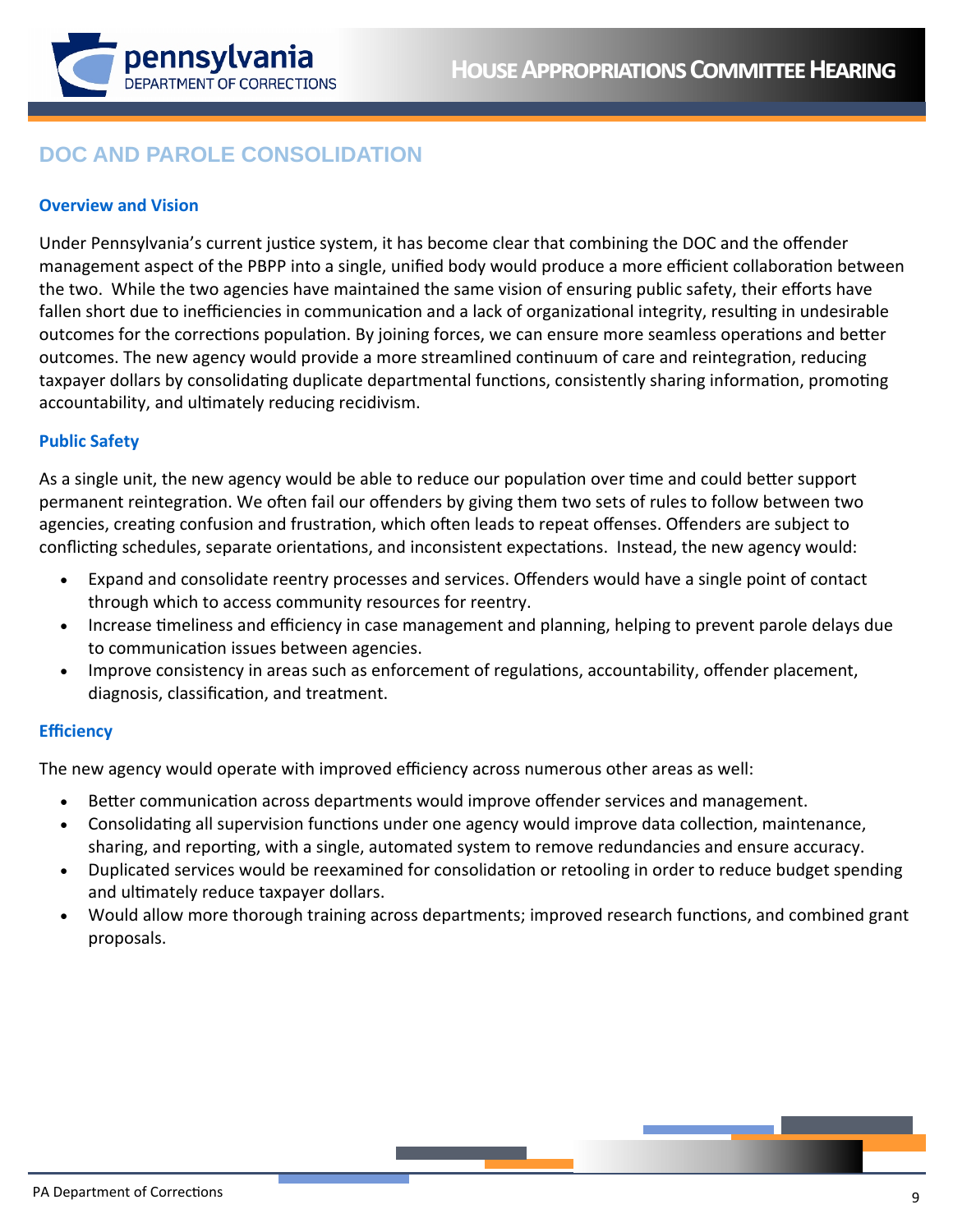

# **FUNDING AND CHANGES**

For FY 2015 - 16, the DOC is requesting an increase of \$146.5 million in state funds (or a 6.93 percent increase). Almost 84.6 percent of this funding increase is specifically tied to personnel costs.

Regardless of the size of a correctional system, it is only as strong as the staff members who risk their lives from the moment they enter our facilities. Supporting those staff members on a day-to-day basis is critical. While essential, we also have little control over these recurring costs.

The Department is seeking a \$56 million supplemental increase for the State Correctional Institutions appropriation for FY 2014-15. The additional funds are needed to cover costs associated with the recently approved H-1 labor agreement and higher than anticipated OT cost due to carrying over 1,500 vacancies.

# **REENTRY INITIATIVES**

By consolidating the DOC and the PBPP, we can enhance and further sharpen our focus on reentry and transition. The following reentry initiatives reinforce our mission to support offenders, from the time they enter our system until after they are released, and can, in turn, prevent future crime and reduce recidivism:

### **Veteran IniƟaƟves**

- *Identifying Incarcerated Veterans* In partnership with the U.S. Department of Veterans Affairs, the DOC has improved its ability to identify currently incarcerated veterans and connect this target population to veteran‐specific treatment, services and resources in the SCI and community. Previously, state offenders would self-identify as a "veteran." Additionally, the reporting mechanism will enable VA staff to be aware of and prepare for an incarcerated veteran's impending release. As of September 2014, we have been able to successfully identify and verify 2,383 offenders with a Veteran status.
- *Veteran Service Units* ‐ In response to the unique mental health and treatment needs of the veteran pop‐ ulation combined with an anticipated increase in incarcerated veterans, the DOC is piloting Veteran's Service Units (VSU) at three SCIs: Pittsburgh (operational), Camp Hill (planning), and Dallas (operational). Utilizing a therapeutic community model, the PADOC will facilitate effective treatment for the veteran offender population (including offenders with life sentences) and will assist the veterans in their transition from incarceration to the community, when necessary. As of September 2014, 147 Veterans are housed in the VSUs with ongoing recruitment.
- *Veteran-Specific Community Corrections* The "continuum" of services and supports available to offenders from the SCI into their community is a critical component of successful reentry. Recognizing the ability to build on veteran-specific initiatives behind and outside the SCI walls, the DOC contracted with three community corrections facilities (one each in Berks, Clearfield, and Philadelphia counties) in order to provide specialized residential services for veteran offenders. As of September 2014, over 70 Veterans have resided at the facilities.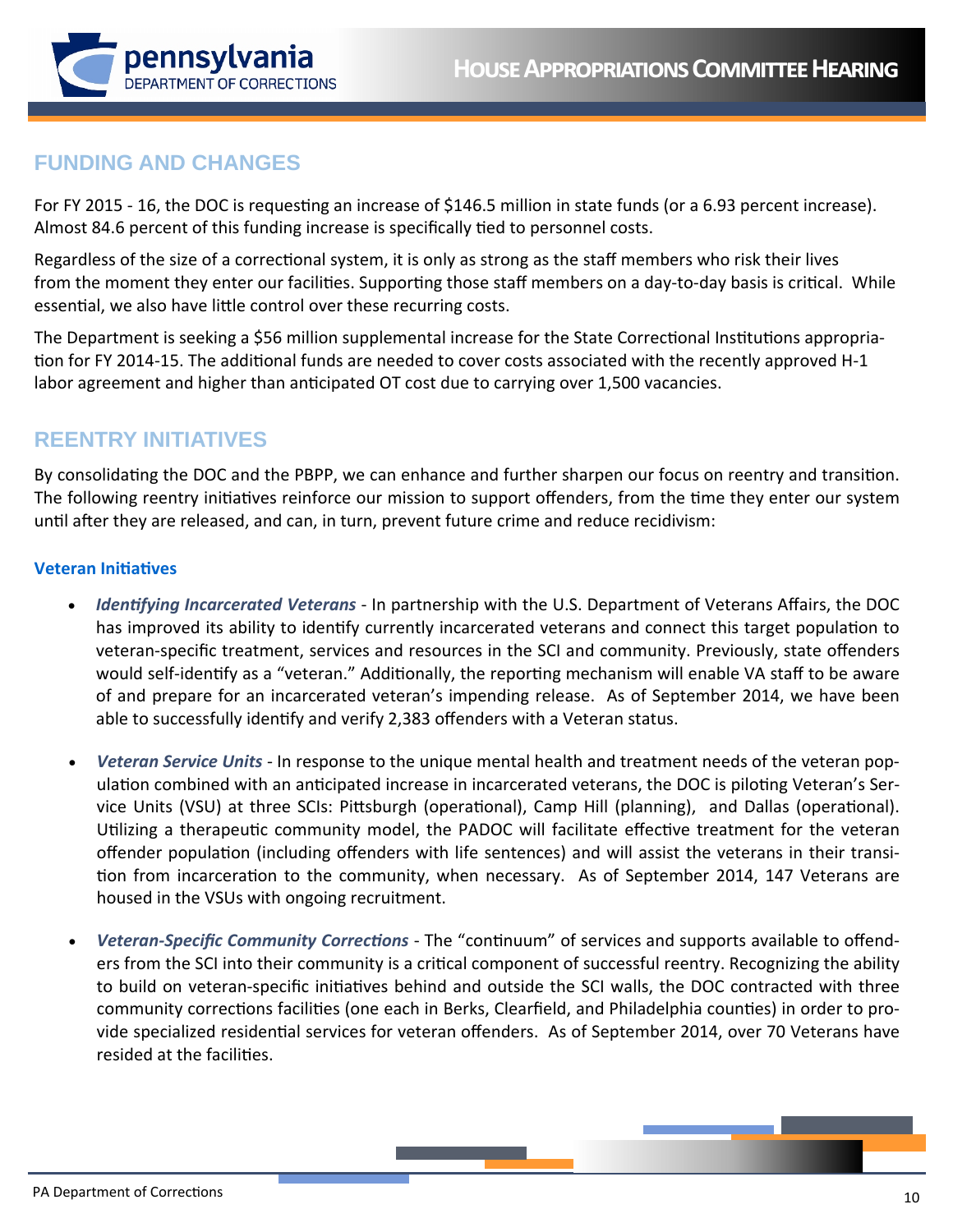

# **Transitional Housing Units (THUs)**

As a result of Act 122, the DOC implemented eleven THUs at SCIs Albion, Camp Hill, Chester, Graterford, Laurel Highlands, Mahanoy, Muncy, Pine Grove, Pittsburgh, and the Quehanna Boot Camp. The THUs provide reentry services to inmates who will be released to the geographic areas near the pilot institutions and to allow networking of inmates with service providers and others in the communities.

# **Community Corrections "Non-Residential" Services**

The Department of Corrections has implemented non-residential supportive and wrap-around services across the Commonwealth to support an offender's successful re-integration into the community. These non-residential reentry service providers facilitate the transition for offenders who are returning to their community. Services that are being provided include: Day Reporting, Housing, Cognitive-Based Interventions, Mentoring, Family Reunification, Sex Offender Treatment, Outpatient Alcohol and Other Drug Treatment, Mental Health, Domestic Violence, and Workforce Development.

#### **Interactive Resource Map**

The DOC has released an interactive county resource directory map. Typically, the resource directories were developed and distributed to offenders and staff in hardcopy format. The hardcopy format presented multiple challenges, including outdated information, inability to establish a centralized process for updated information and revisions, and lack of user-friendliness. The interactive resource map provides staff, offenders and their families, and others the opportunity to access up-to-date statewide and local resource information in a 21<sup>st</sup> century format. Resources include areas such as identification, food and clothing, transportation, housing, employment, education and training, and mentoring.

### **Improving Offenders' Ability to Obtain Proper Identification**

The DOC continues to partner with PennDOT to improve the process for released offenders in obtaining formal Pennsylvania identification. By supporting offenders in this way and enabling them to receive this crucial documentation, we are supporting their ability to succeed on the outside and, in turn, their efforts to stay out of our system.

#### **Medicaid Expansion**

Full Medicaid expansion will significantly improve the reentry process and will support each offender's transition back into the community. It will broaden eligibility for ex-offenders who seek treatment and health services beginning from the very first day of their release. Access to and receipt of benefits, such as medical services, behavioral health services, drug and alcohol treatment, physician services, and prescription drugs, will be significantly improved and can result in decreased crime, increased Commonwealth savings, reduced criminal justice populations, and improved recidivism rates. Partnering with the Department of Human Services and the Department of Drug & Alcohol Programs, the DOC is exploring ways to maximize Medicaid expansion for criminal justice-involved individuals, as well as to eliminate the policy and bureaucratic barriers that restrict timely access and affordability of necessary services.